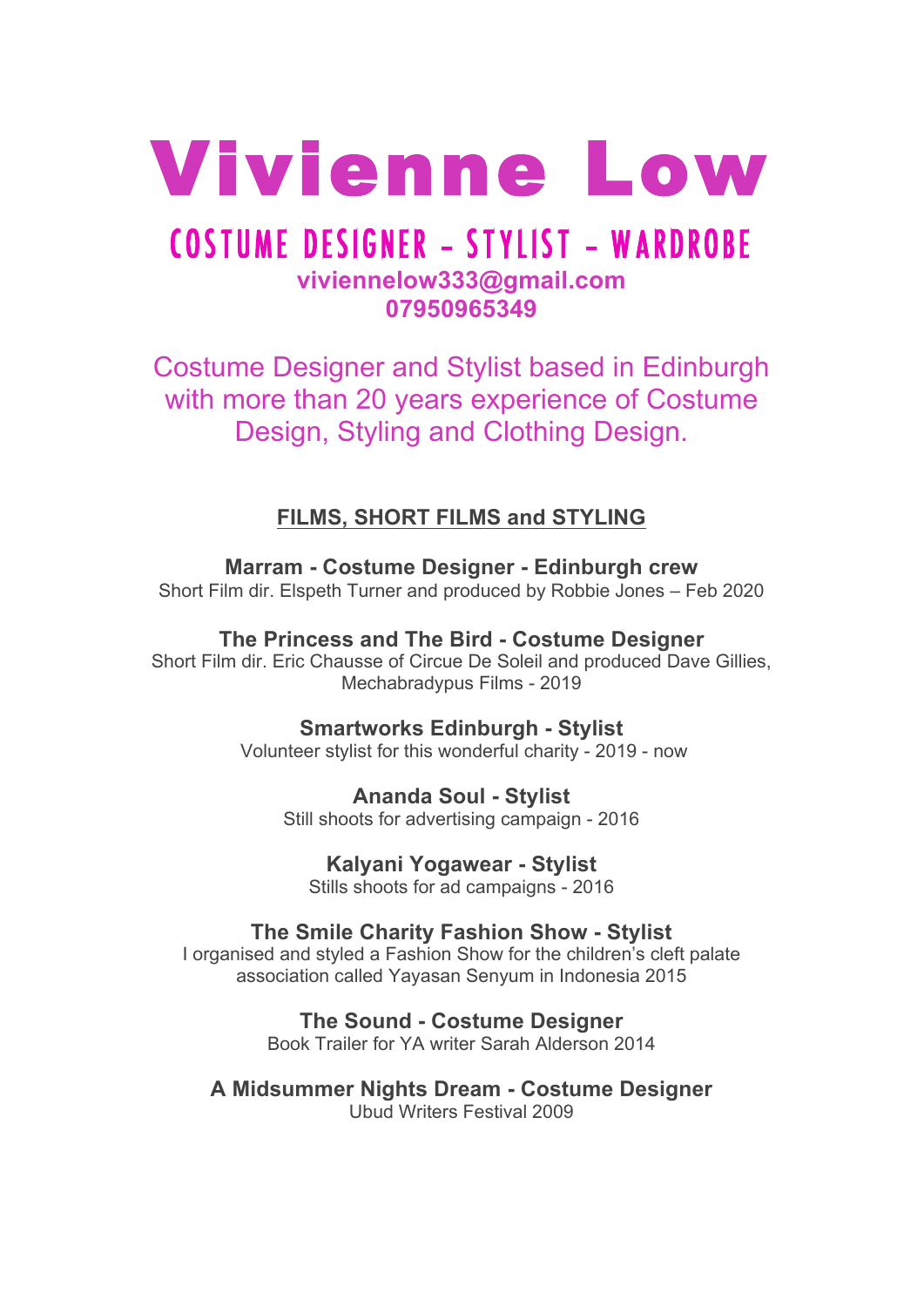# **16 Years of Alcohol - Assistant Costume Designer**

Feature Film - 2003 director Richard Jobson starring Kevin McKidd, Laura Fraser, Susan Lynch and Ewan Bremner. Costume Design by Carole K. Millar.

### **Shooters - Costume Designer**

Feature Film - 2002 director Colin Teague starring Adrian Dunbar, Andrew Howard, Gerald Butler, Melanie Lynskey, Ioan Gruffudd and Matthew Rhys.

### **Vigo - Wardrobe Assistant**

Feature Film -1998 directed by Julian Temple

**Screwed - Costume Designer** Short Film - dir. by Ben Cobb - 1998

**The Curl - Costume Assistant**

Short Film dir Brian Griffin – Produktion Films - 1997

# **COMMERCIALS**

**Nescafe - Costume Designer** Commercial - Godman Films – 2001

**Carlsberg Export - Assistant Costume Designer** Godman Films – 2001

**British Heart Foundation - Costume Designer** Commercial - John Clarke Productions- 2000

### **Classic Cat - Costume Designer** Commercial - Godman Films - 2000

# **J+B Whisky - Assistant Costume Designer**

Godman Films – 2000

# **McCain Chips - Costume Designer**

Commercial – Native Productions – 2000

### **McCain Pizza - Costume Designer**

Commercial-Native Productions - 1999

### **Jacobs/Who Wants To Be a Millionaire - Costume Designer** Commercial - Godman Films - 1999

#### **Woolworths - Costume Designer** Commercial - Native Productions - 1999